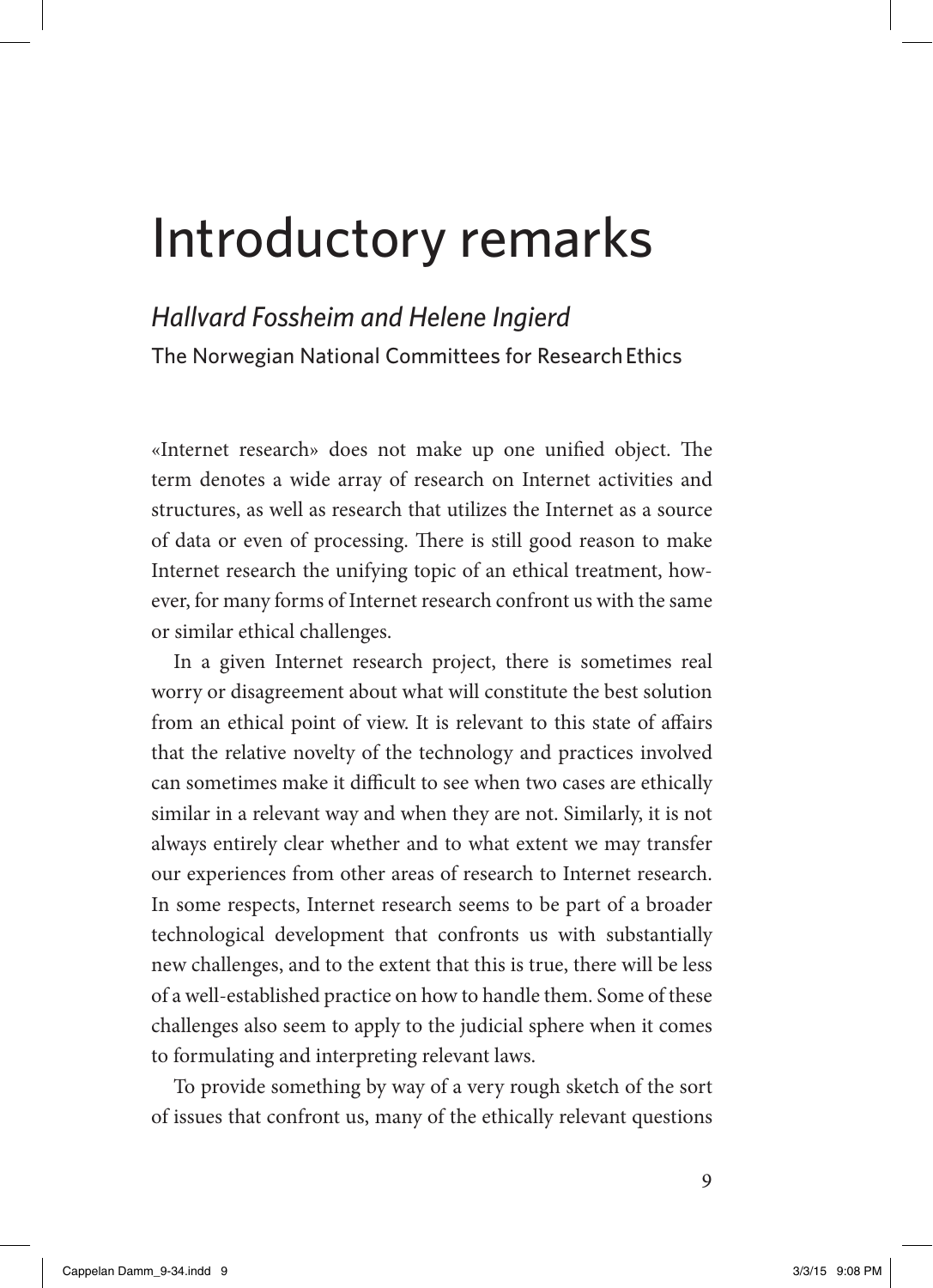voiced about Internet research concern personal information, and are posed in terms of access, protection, ownership, or validity. These questions are especially relevant when the research concerns what is often referred to as Big Data, our amassed digital traces constituting enormous data sets available to others. The fact that much of this information has been created and spread willingly generates complex questions about degrees of legitimacy for the researcher who chooses to appropriate and recontextualize that information, sometimes also with the potential of re-identification through purportedly anonymized data. The issues are naturally made even more complex in cases of third person information, or where the individual is a child or young person.

Person-related information that is available online to researchers (and others) covers the entire spectrum from the trivial and commonly known to the deeply sensitive and personal. Along another ethically relevant axis, one encounters information that is openly available to anyone interested at one extreme, and information that is protected by access restrictions or encryption at the other extreme.

There is also the question of the impact that research can have on the object of research, i.e., whether there is a risk of harm to participants, and whether and to what extent one should demand that the research constitutes a good to others besides the researcher. This is a feature shared by all research on human beings. But in the case of Internet research, it is often the case that the impact (and the importance of the impact) are particularly difficult to foresee; think, e.g., of how research on an individual or a group online can affect those people's behavior, either as a direct consequence of the researcher's presence or as an indirect consequence of the publication of the results.

Moreover, in much Internet research, the data that is collected, systematized, and interpreted is generated in contexts other than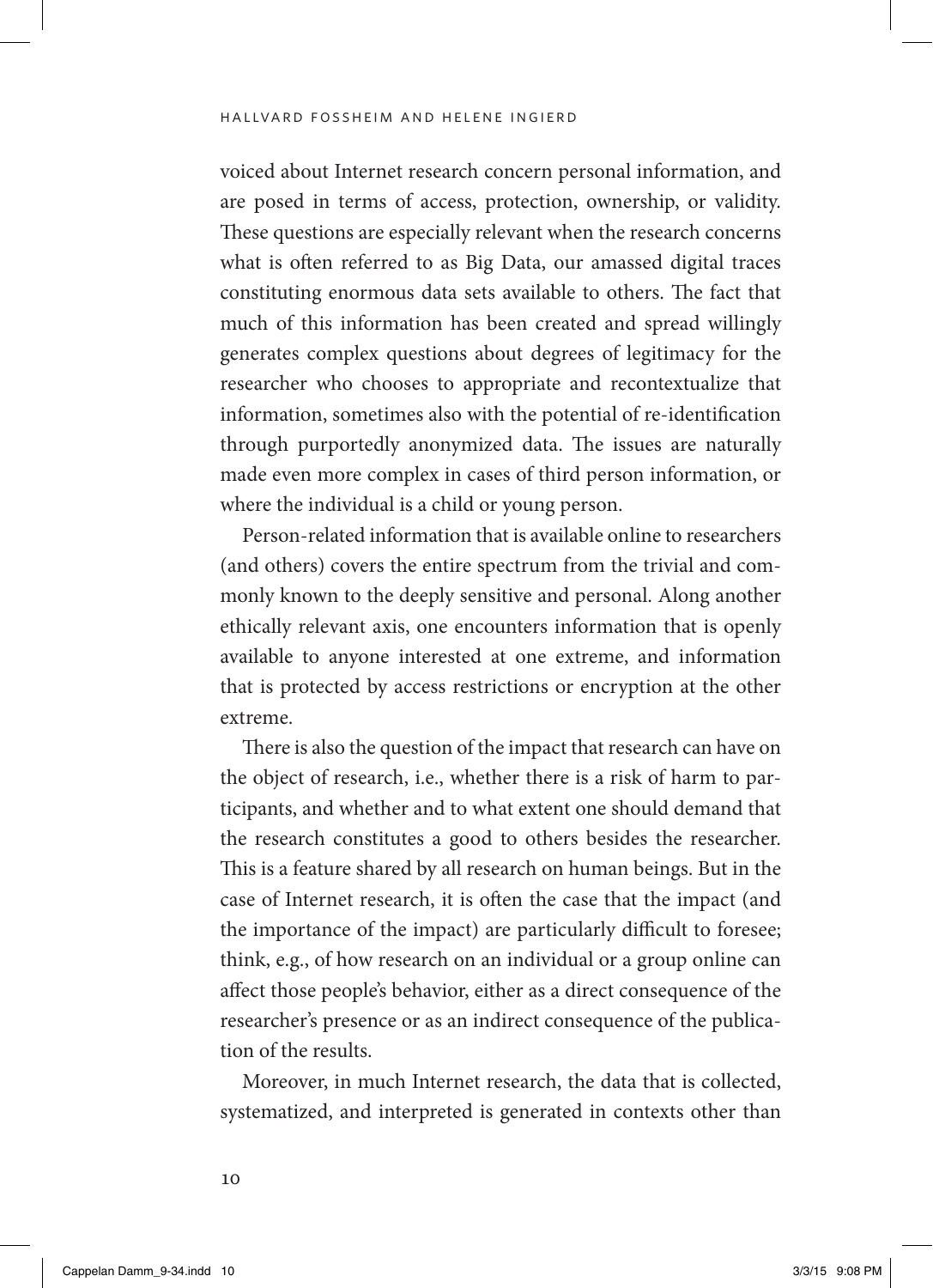those of research. Questions arise as to when exceptions from consent are justified, as well as to how consent may be obtained in a voluntary and informed manner in an online setting. In research on or with human beings, voluntary informed consent constitutes a sort of gold standard, deviations from which in most contexts require special justification. While the requirement of voluntary informed consent is grounded in respect for research subjects, a related strategy for ensuring ethically responsible practice in cases where consent might not be required is to take steps to inform the relevant persons about the research that is carried out.

Finally, it bears mention that ten years ago, there was precious little hint of how important social media would be today, and it is as difficult – i.e., impossible – for us to predict what might appear on our online horizon in the coming years. So while sorting out the ethically salient differences between practices and platforms is of great importance for finding responsible ethical solutions, we should also keep in mind the importance of realizing that both habits and technology can change the premises of the discussion swiftly and dramatically.

\*

In his contribution, *Dag Elgesem* discusses research on social media and the requirements relating to information and consent. With regard to the requirement of consent, he argues that there is a crucial distinction between a situation in which participating in the research entails a risk of harm, and a situation in which there is no such risk, but the research challenges the individual's control over information about herself.

As Internet research evolves, there is also a great need for knowledge about the legal requirements related to using the Internet as a data source. In her contribution, *Katrine Segadal* gives an overview of the key legal documents regulating this area of research. While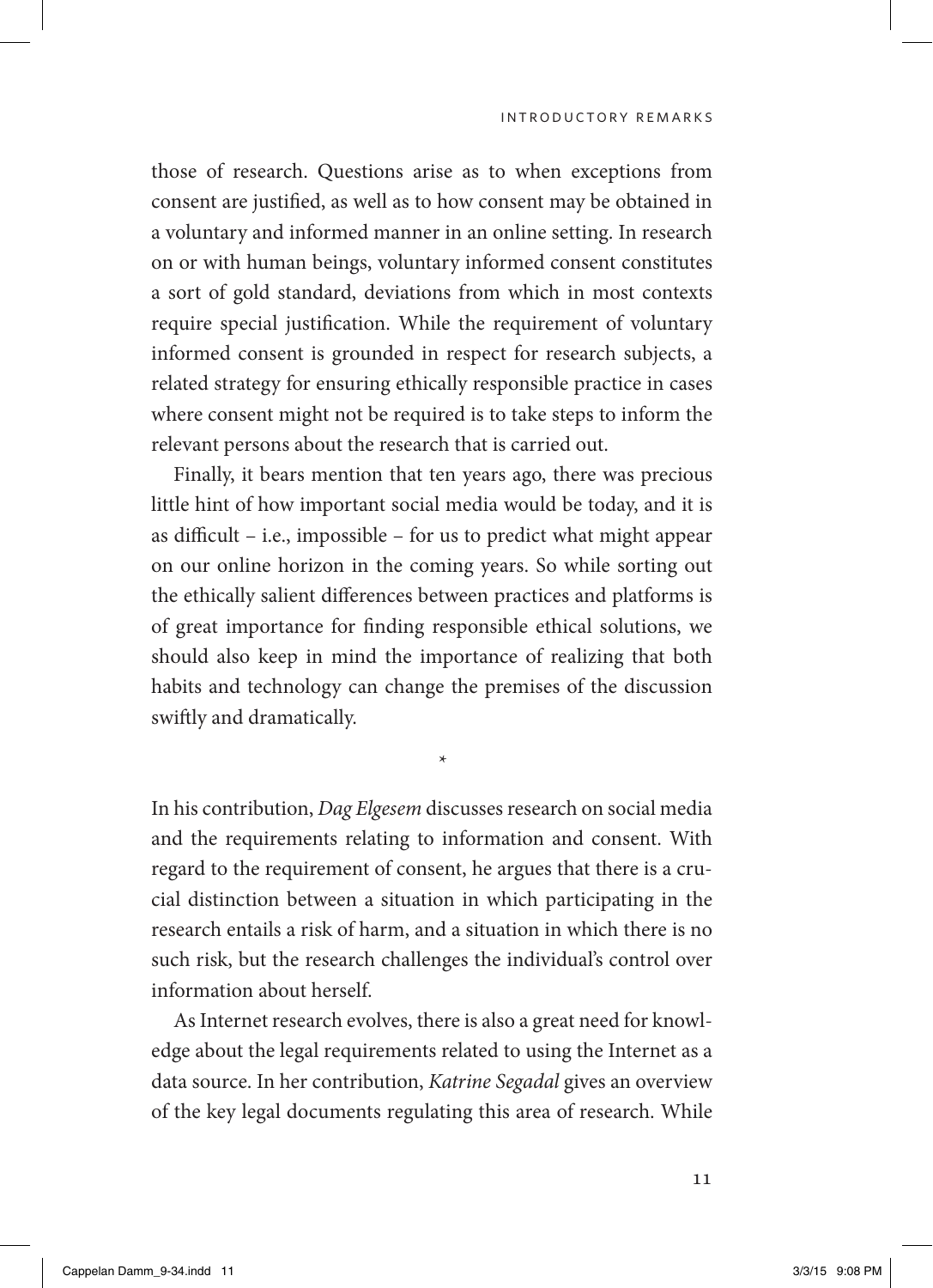the main rule is that that the processing of personal information should be based on informed consent, this is not a rule without important exceptions.

*Charles Ess* focuses on how our understandings of human selfhood and identity have begun to shift towards relational conceptions. These shifts are accompanied, he points out, by changing conceptions regarding morality and responsibility. For example, the obligation to protect privacy is not only an obligation vis-à-vis the individual, but also an obligation towards groups.

*Marika Lüders* discusses research on online practices, using two examples from her own research. Even though there is a potential public character of the content and people being studied, this does not warrant the public display and exposure of the research subjects, she argues. She holds that traditional research ethics, securing the privacy of the research subject, remains a key obligation, and so a primary challenge is how to conduct this type of research without compromising the individuals being studied.

*Elisabeth Staksrud* addresses pressing questions raised by research on children's online communication. She highlights the importance of including children when researching online environments. Drawing on examples, she provides input as to how this aim may be accomplished in a responsible manner.

*Kari Steen-Johansen* and *Bernard Enjolras* focus on the use of Big Data in research. Recognizing that Big Data presents researchers with new opportunities for analyzing social phenomena, they also stress how such data has its limitations and introduces a set of new ethical and practical challenges, not least related to how ownership and access to data are regulated.

*Anders Olof Larsson* deals with ethical and methodological challenges arising when gathering masses of data from social media services, such as Twitter and Facebook. Besides articulating a related range of difficulties having to do with discerning ethically